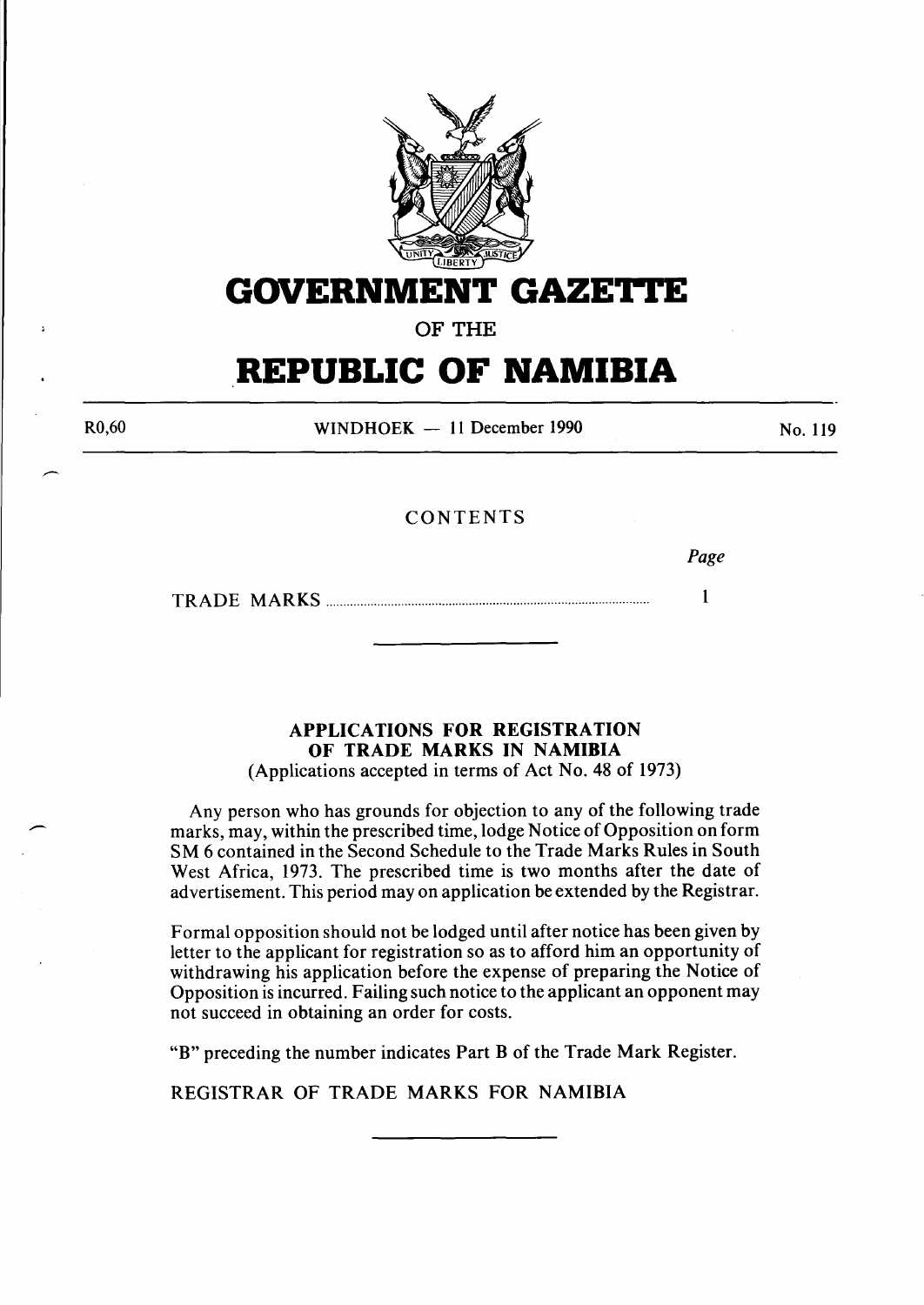-

-

88/1611 in Class 29: Meat, fish, poultry and game; meat extracts; preserved, dried and cooked fruits and vegetables, jellies, jams; eggs and products derived from eggs, milk and milk products, edible oils and fats, salad dressings, preserves; in the name of **LOHMANN TIERZUCHT**  GmbH, - a German Company of AM Seedeich 9, 2190 Cuxhaven, Federal Republic of Germany.

Address for Service: SPOOR & FISHER, Standard Bank Chambers, Kaiser Street, Windhoek, Namibia.

FILED: 15 DECEMBER 1988

#### **LOHMANN**



Registration of this trade mark shall give no right to the exclusive use of the word "LOHMANN" in its significance as a surname separately and apart from the mark.

Registration of this trade mark shall give no right to the exclusive use of the letter "L" separately and apart from the mark.

Associate with 88/1297

85/0755 in Class 3: Hair care preparations; hair lotions; shampoos; conditioners; hair treatment preparations; hair straightening preparations; hair perming products; products for dressing and treating hair, scalp and skin and for promoting growth of hair; toiletries; cosmetics, perfumery, essential oils, fragrances, colognes; soaps; depilatory ointments, lotions, preparations and substances; deodorants, deodorisers; anti-perspirants, in the name of **COSMETIC & MEDICINAL PRODUCTS (PTY) LIMITED, — a South African Company of 8 Dublin Road, Bramley View,** Extension 6 Johannesburg, Republic of South Africa.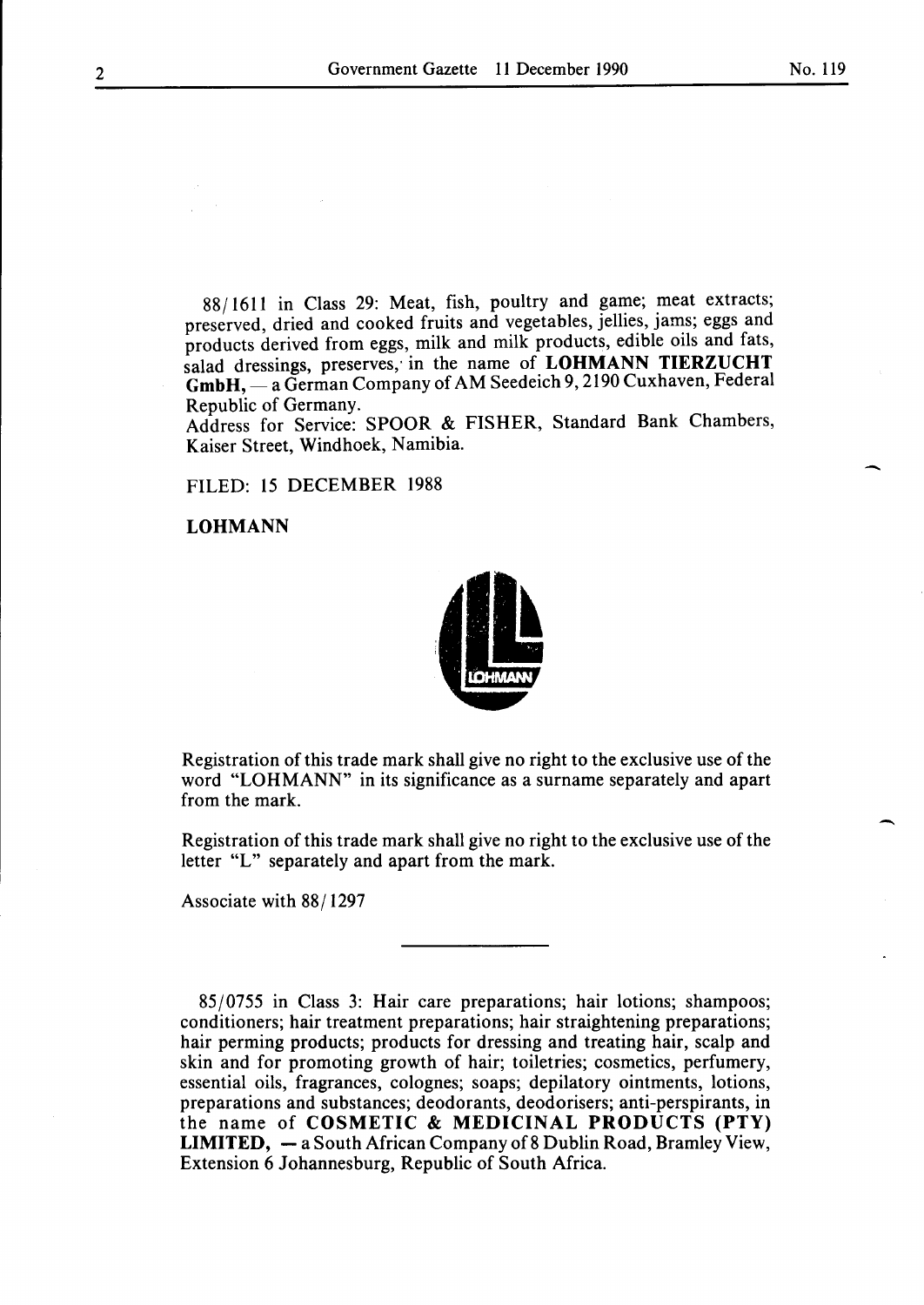Address for Service: SPOOR & FISHER, Standard Bank Chambers, Kaiser Street, Windhoek, Namibia.

FILED: 6 AUGUST 1985

SUMMIT



Associate with 85/0756

Registration of this trade mark shall give no rights to the exclusive use of the letter "S" otherwise than as depicted in the trade mark accompanying the application and separately and apart from the mark.

85/0756 in Class 3: Perfumery (including toilet articles, preparations for the teeth and hair), but excluding soaps and goods of a like description, in the name of COSMETIC & MEDICINAL PRODUCTS (PTY) LIMIT- $ED, -a$  South African company of 8 Dublin Road, Bramley View, Extension 6, Johannesburg, Republic of South Africa.

Address for Service: SPOOR & FISHER, Standard Bank Chambers, Kaiser Street, Windhoek, Namibia.

FILED: 6 AUGUST 1985

SUMMIT BRAND



Associate with 85/0755

--

Registration of this trade mark shall give no rights to the exclusive use of the word "BRAND" separately and apart from the mark.

85/0757 in Class 5: Chemical substances prepared for use in medicine and pharmacy but excluding soaps and goods for a like description, in the name of COSMETIC & MEDICINAL PRODUCTS (PTY) LIMITED,  $-$  a South African company, of 798 Fourth Street, Wynberg, Sandton Transvaal.

Address for Service: SPOOR & FISHER, Standard General Building, Proes Street, P.O. Box 454, Pretoria.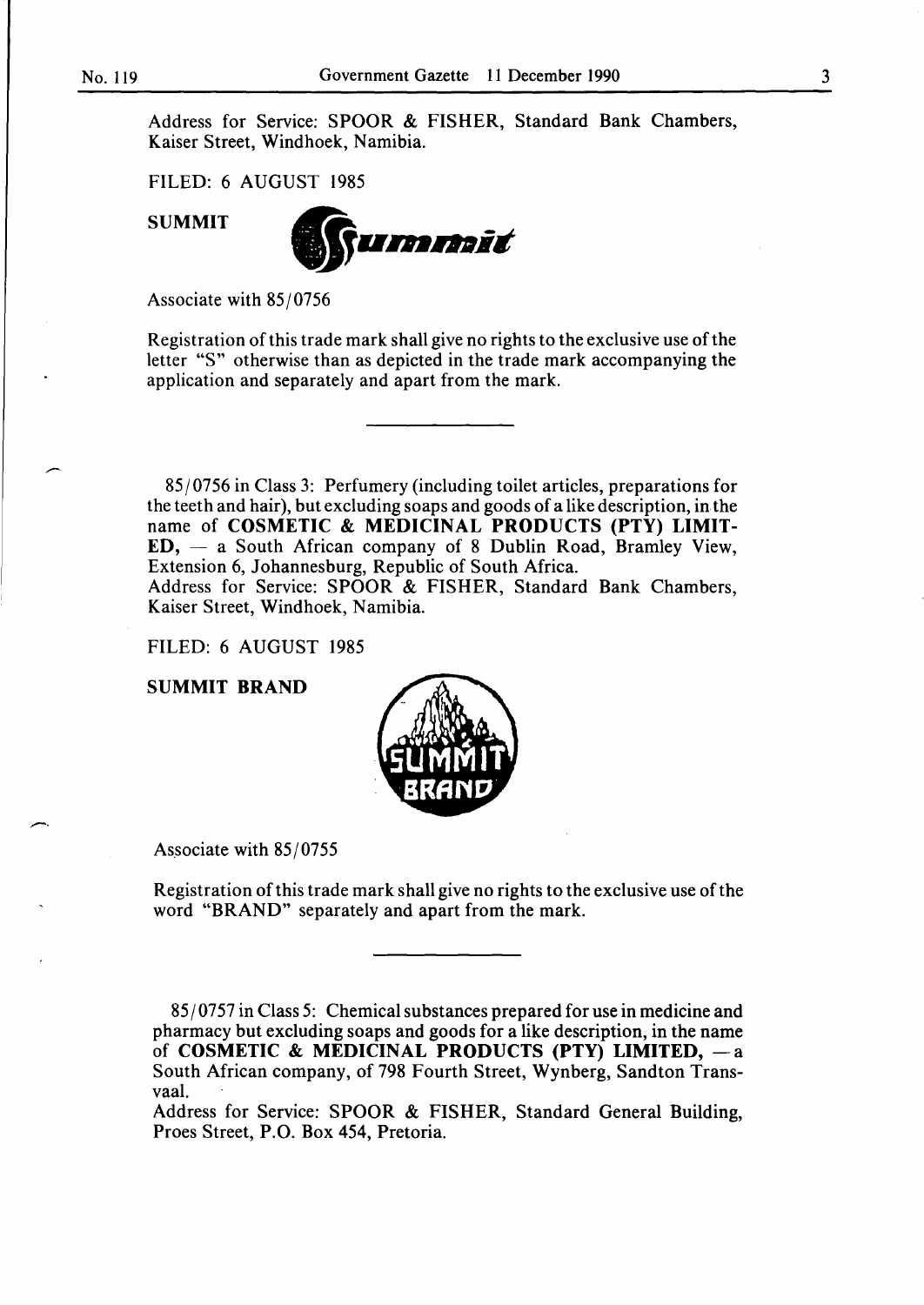Address for Service: SPOOR & FISHER, Standard Bank Chambers, Kaiser Street, Windhoek, Namibia.

FILED: 6 AUGUST 1985

SUMMIT BRAND



Association with 85/0756

Registration ofthis trade mark shall give no rights to the exclusive use of the word "BRAND" separately and apart from the mark.

88/7579 in Class 9: Scientific, nautical, surveying, electric, photographic, cinematographic, optical, weighing, measuring, signalling, checking (supervision), life-saving and teaching apparatus and instruments; signalling products and systems for radio and line communication, namely encoders and decoders for mobile radio systems and radio base equipment, operator control consoles, signalling translators, paging apparatus, selective calling and automatic number identification apparatus, data transmission apparatus, telemeters and alarms; parts, fittings, accessories and components for the aforementioned goods; in the name of SIGNALLING TECHNO-**LOGY PTY.** LTD.  $-$  a company incorporated in Victoria, Australia of 2 Apsley Place, Seaford, Victoria, Australia.

Address for Service: Messrs. SPOOR & FISHER, Standard Bank Chambers, Kaiser Street, Windhoek, Namibia.

FILED: 31 AUGUST 1988

#### SIGTONE

Registration of this trade mark shall give no right to the exclusive use of the word TONE in its ordinary and descriptive connotation separately and apart from the mark.

89/0395 in Class 12: Vehicles, their parts and accessories, in the name of SAMCOR (PTY) LIMITED,  $-\overline{a}$  South African Company, of Simon Vermooten Road, Silverton. Pretoria.

Address of Service: SPOOR & FISHER, The Standard Bank Chambers, Kaiser Street, Windhoek, Namibia.

FILED: 31 MARCH 1989

STING

-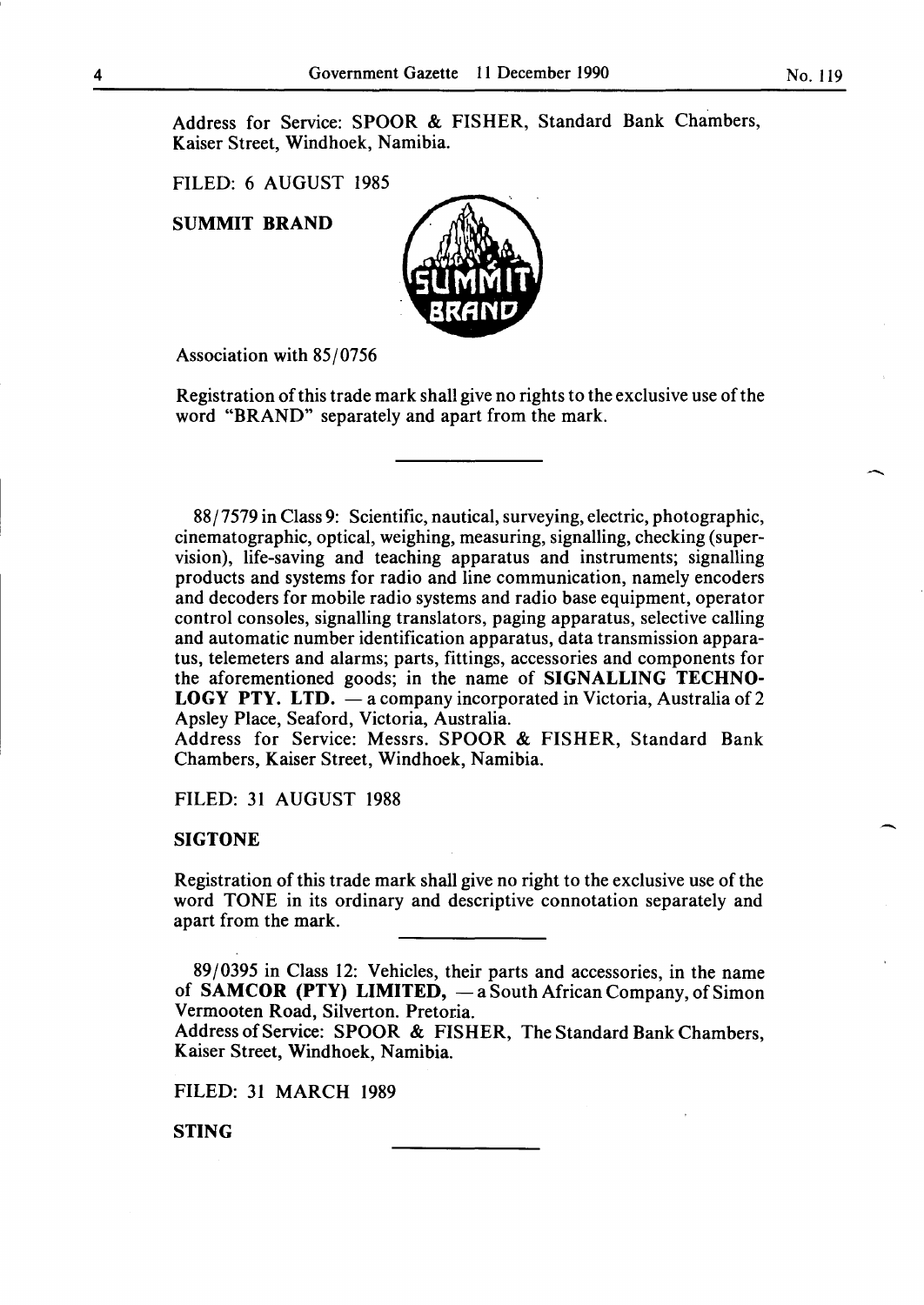r

88/1224 in Class 16: Paper, cardboard and goods made from these materials, not included in other classes; printed matter; bookbinding material; photographs; stationery including pens, pencils and nibs, adhesives for stationery or household purposes; artists materials; paint brushes; typewriters and office requisites (except furniture); instructional and teaching material (except apparatus); plastic material for packaging (not included in other classes); playing cards; printers' type; printing blocks in the name of BIC HOLDINGS SOUTH AFRICA (PROPRIETARY) LIMITED,  $-$  a South African Company of 16 Maraisburg Road, Industria, Transvaal.

Address for Service: SPOOR & FISHER, Standard Bank Chambers, Kaiser Street, Windhoek, Namibia.

FILED: 14 SEPTEMBER 1988

#### **CRYSTAL**

88/1242 in Class 16: Paper, cardboard and goods made from these materials, not included in other classes; printed matter; bookbinding material; photographs; stationery, adhesives for stationery or household purposes, artists materials; paint brushes; typewriters and office requisites (except furniture); instructional and teaching material (except apparatus); plastic materials for packaging (not included in other classes); playing cards; printers'type; printing blocks and all other goods included in this class; in the name of SOUTH AFRICAN BROADCASTING CORPORATION,  $-$  a statutory body incorporated under Act 22 of 1936 of Broadcasting Centre, Henley Road, Auckland Park, Johannesburg. Address for Service: SPOOR & FISHER, Standard Bank Chambers,

Kaiser Street, Windhoek, Namibia.

FILED: 16 SEPTEMBER 1988



#### AGRIFORUM '88 AND DEVICE

The applicants admit that the numerals appearing in the mark may vary in use.

Associated with 88/1243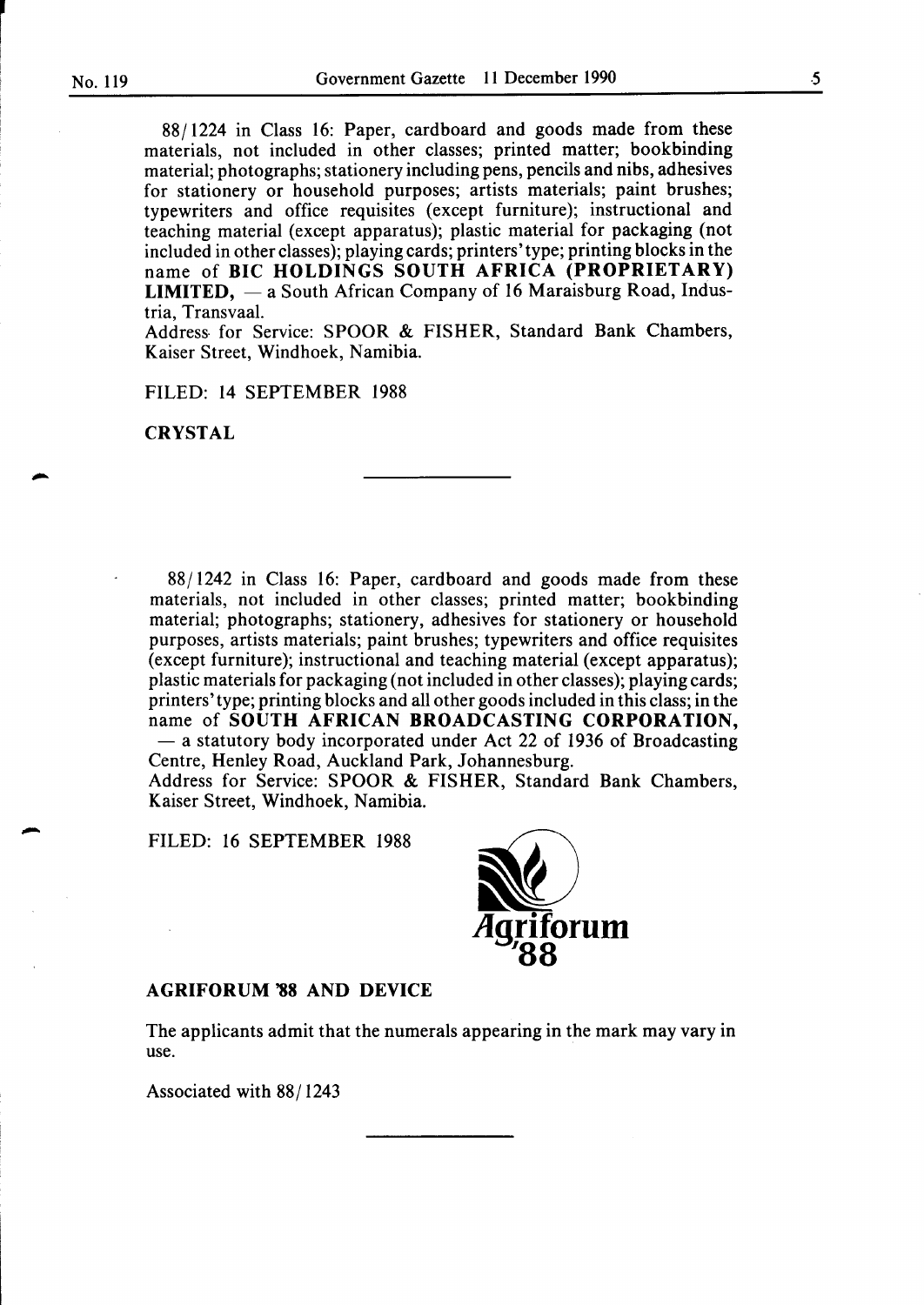89/0053 in Class 20: Goods (not including in other classes) of wood, cork, reed, cane, wicker, horn, bone, ivory, whalebone, shell, amber, mother-ofpearl, meershaum and substitutes for all these materials, or of plastics, in the name of **PACKING AND INDUSTRIAL EQUIPMENT (PROPRIE-TARY) LIMITED,** - a South African Company of 42 Circuit Road, Westmead, Pinetown.

Address for Service: SPOOR & FISHER, Standard Bank Chambers, Kaiser Street, Windhoek, Namibia.

FILED: 23 JANUARY 1989

#### **FLOORLINE**

Registration of this trade mark shall give no right to the exclusive use of the words "FLOOR" and "LINE" separately and apart from the mark.

8910050 in Class 20: Goods (not included in other classes) of wood, cork, reed, cane, wicker, horn, bone, ivory, whalebone, shell, amber, mother-ofpearl, meerschaum and substitutes for all these materials, or of plastics, in the name of **PACKING AND INDUSTRIAL EQUIPMENT (PROP-RIETARY) LIMITED,**  $-$  a South African Company of 42 Circuit Road, Westmead, Pinetown.

Address for Service: SPOOR & FISHER, Standard Bank Chambers, Kaiser Street, Windhoek, Namibia.

FILED: 23 JANUARY 1989

**RIB** 

89/0051 in Class 20: Goods (not included in other classes of wood, cork, reed, cane, wicker, horn, bone, ivory, whalebone, shell, amber, mother-ofpearl, meershaum and substitutes for all these materials, or of plastics, in the name of **PACKING AND INDUSTRIAL EQUIPMENT (PROPRIE-TARY) LIMITED,** — a South African Company of 42 Circuit Road, Westmead, Pinetown.

Address for Service: SPOOR & FISHER, Standard Bank Chambers, Kaiser Street, Windhoek, Namibia.

FILED: 23 JANUARY 1989

#### **HERON PVC DUCKBOARD**

. Registration of this trade mark shall give no right to the exclusive use of the letters "PVC" and the word "DUCKBOARD" separately and apart from the mark.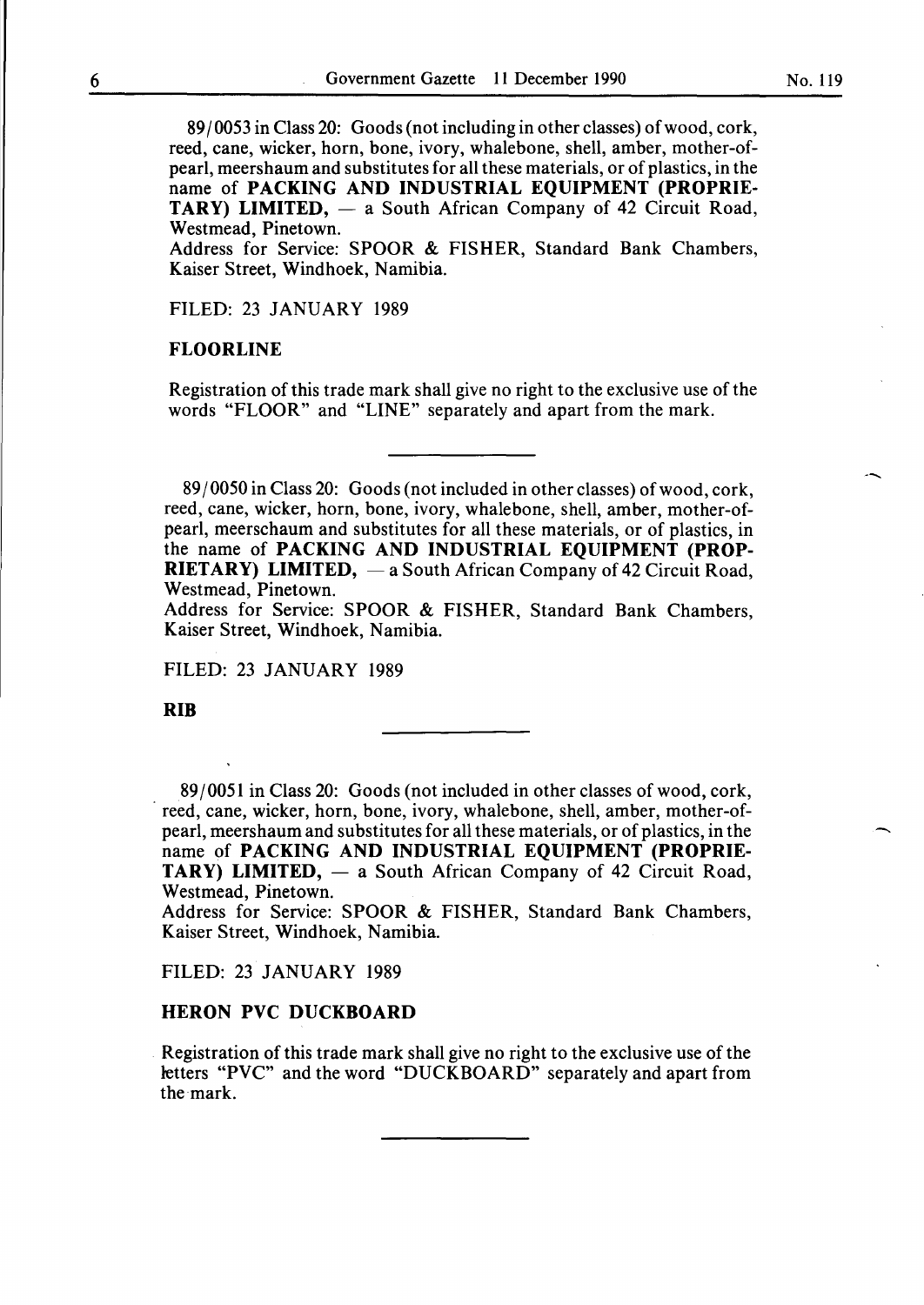89/0410 in Class 33: Wines, spirits and liquers, in the name of ANGLO AMERICAN FARMS LIMITED,  $-$  a South African Company, Groot Drankenstein 7780, Cape Province.

Address to Service: SPOOR & FISHER, Standard Bank Chambers, Kaiser Street, Windhoek, Namibia.

FILED: 10 APRIL 1989

#### LE MIRADOR

Le Mirador in Spanish for "the balcony" or "the vantage point" or "the bay window".

88/1243 in Class 38: Services for, connected with and relating to communication, in the name of SOUTH AFRICAN BROADCASTING CORPORATION, a statutory body incorporated under Act 22 of 1936 of Broadcasting Centre, Henley Road, Auckland Park, Johannesburg. Address for Service: SPOOR & FISHER, Standard Bank Chambers, Kaiser Street, Windhoek, Namibia.

FILED: 16 SEPTEMBER 1988



#### AGRIFORUM '88 AND DEVICE

The applicants admit that the numerals appearing in the mark may vary in use.

Associated with 88/1244

-

88/1244 in Class 41: Services for, connected with and relating to education and entertainment, in the name of SOUTH AFRICAN BROADCASTING CORPORATION,  $-$  a statutory body incorporated under Act 22 of 1936 of Broadcasting Centre, Henley Road, Auckland Park, Johannesburg.

Address for Service: SPOOR & FISHER, Standard Bank Chambers, Kaiser Street, Windhoek, Namibia.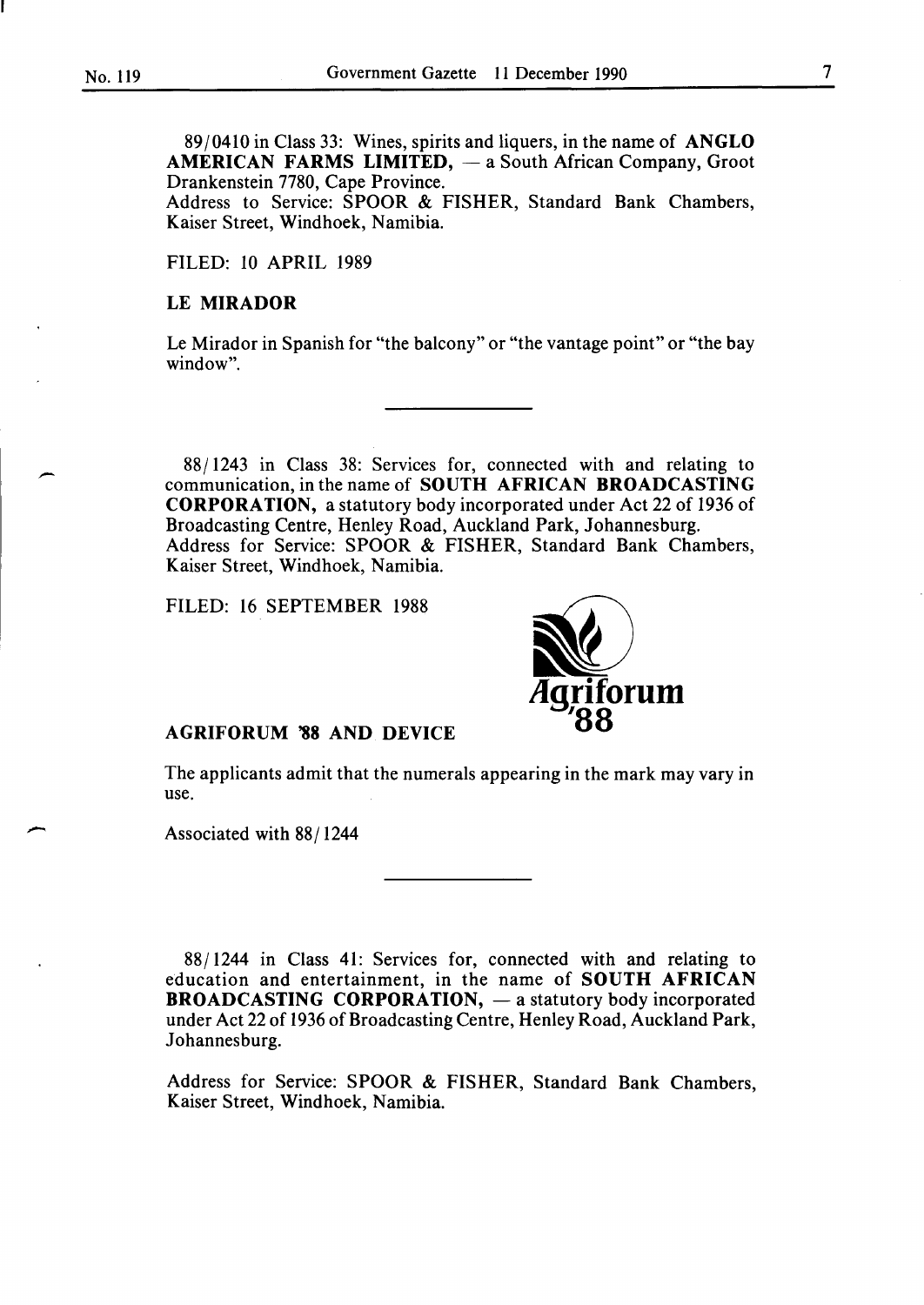$\overline{\phantom{a}}$ 

-

FILED: 16 SEPTEMBER 1988

# at) **tlgriforum <sup>7</sup> 88**

#### AGRIFORUM '88 AND DEVICE

The applicants admit that the numerals appearing in the mark may vary in use.

Associated with 88/1242

88/1171 in Class 42: Restaurants, steak houses, fast food outlets, cafes, cafeterias, canteens, snack-bars, coffee bars and road houses; catering services of all types of descriptions; services pertaining to the supply and vending of foodstuffs and beverages of all types and descriptions; and all other services connected with or ancillary to the aforegoing included in the class, in the name of ALLEN JACOB AMBOR  $-$  of 5 Second Beach, Clifton, Cape 8001.

Address for Service: SPOOR & FISHER, Standard General Building, Proes Street, P.O. Box 454, Pretoria.

FILED: 6 SEPTEMBER 1988



Registration of this mark shall give no right to the exclusive use of the word STEAK and the word RANCHES separately and apart from the mark.

Associated with 88/1170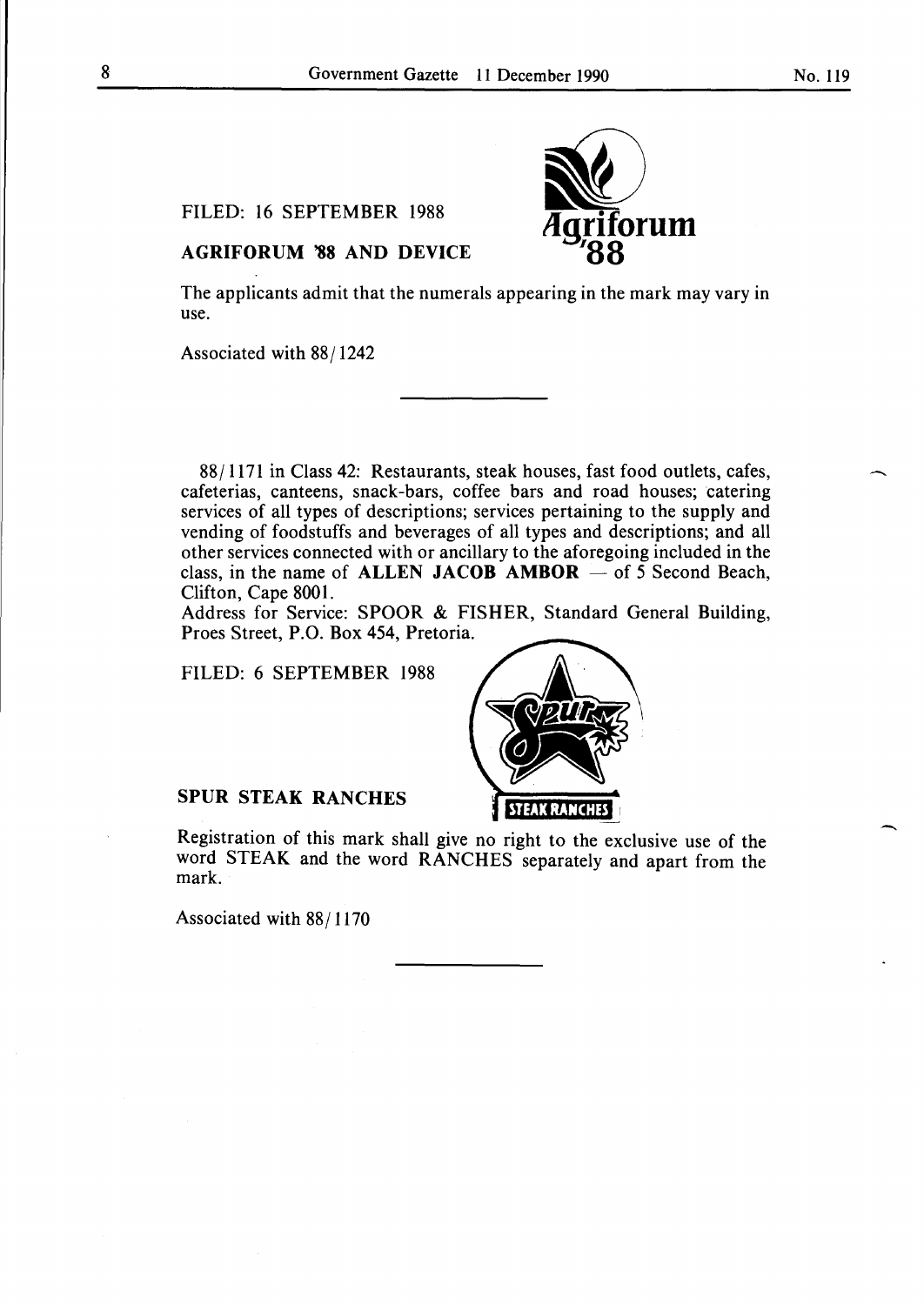88/0652 in Class 9: Scientific, nautical, surveying and electrical apparatus and instruments (including wireless); photographic, cinematographic, optical, weighing, measuring, signaling, checking (supervision) life-saving and teaching apparatus and instruments; protective glasses, spectacles and visors of all kinds included in this class; coin or counter-freed apparatus; talking machines; cash registers; calculating machines; fire-extinguishing apparatus; in the name of NEGAIDS (PROPRIETARY) LIMITED,  $$ a South African Company of 202 United Building, Regent Road, Sea Point, Cape Town, Cape Province, Republic of South Africa. Address for Service: ADAMS & ADAMS, 5th Floor, C.D.M. Centre, Independence/Bülow Street, Windhoek, Namibia.

#### FILED: 20 JUNE 1988

#### **NEGAIDS**

Registration of this trade mark shall give no right to the exclusive use of the word "AIDS", apart from the mark.

Associated with 88/0653

Section 24(1)(a) application

88/0653 in Class 10: Surgical, medical, dental and veterinary instruments and apparatus (including artificial limbs, eyes and teeth); apparatus and equipment for protecting against the spread of disease, including protective wear included in this class; in the name of NEGAIDS (PROPRIETARY) **LIMITED,**  $-$  a South African Company of 202 United Building, Regent Road, Sea Point, Cape Town, Cape Province, Republic of South Africa. Address for Service: ADAMS & ADAMS, 5th Floor, C.D.M. Centre, Independence/ Bulow Street, Windhoek, Namibia.

FILED: 20 JUNE 1988

#### **NEGAIDS**

Section  $24(1)(a)$  application

Registration of this trade mark shall give no right to the exclusive use of the word "AIDS", apart from the mark.

Associated with 88/0652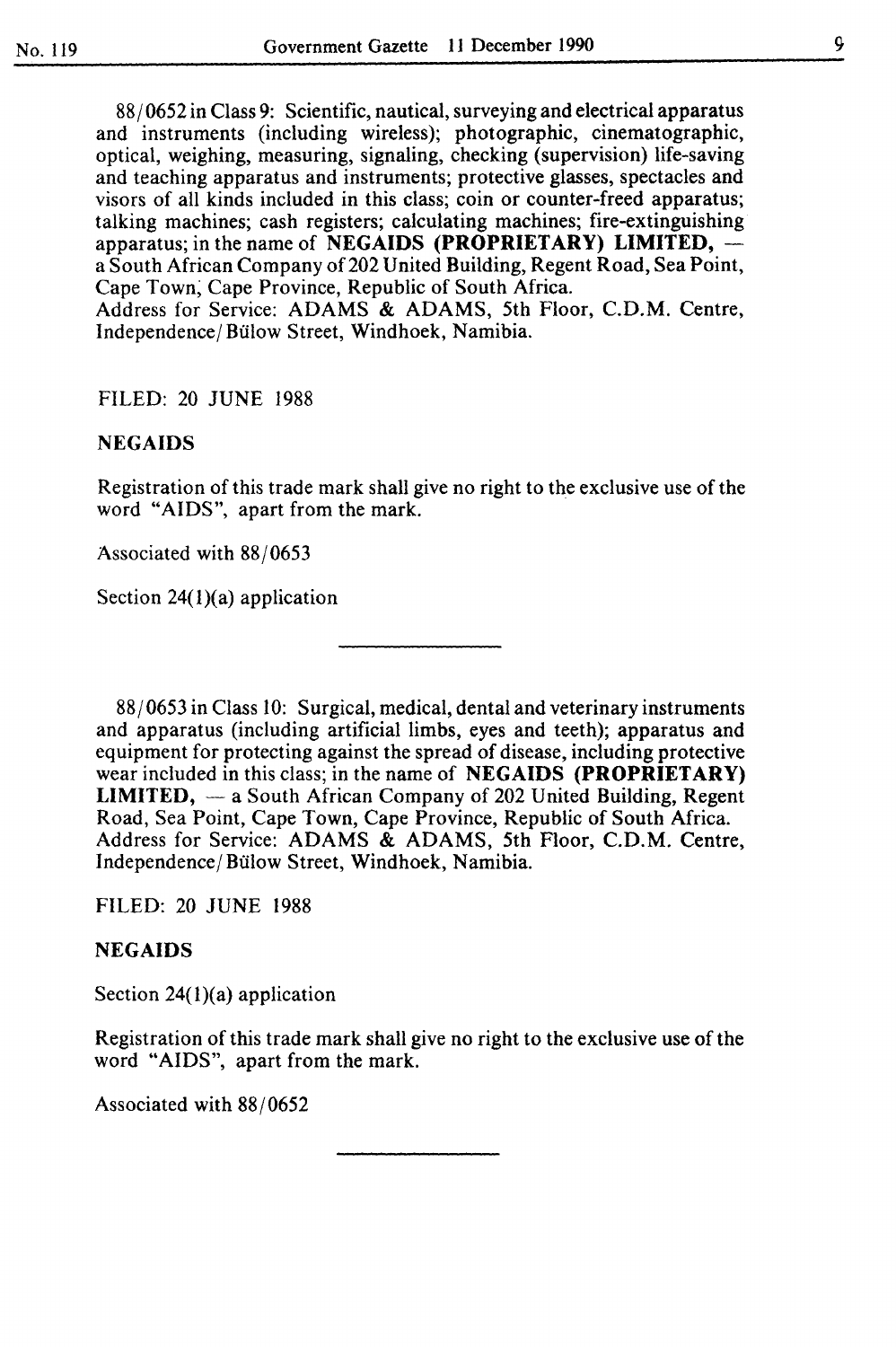89/0252 in Class 9: Sound recording and reproducing instruments and apparatus in including radios, car radios, radiograms, amplifiers, televisions, video recorders and combinations of the aforegoing; players and recorders utilising magnetic tapes; magnetic data carriers; record players including hi-fidelity and stereo equipment; digital audio tapes and apparatus for use with same; compact disch players; personal stereo equipment; parts and accessories thereof included in this class; in the name of SUPERSONIC RADIO MANUFACTURING COMPANY (PRIVATE) LIMITED,  $-$  a company organised and existing under the laws of Zimbabwe  $-$ Manufacturers and Merchants  $-$  of Birmingham Road, Belmont, Bulawayo, Zimbabwe.

Address for Service: ADAMS & ADAMS, 5th Floor C.D.M. Centre, Independence/ Bulow Street, Windhoek, Republic of Namibia.

FILED: 27 FEBRUARY 1989

DARLING

89/0253 in Class 9: Sound recording and reproducing instruments and apparatus including radios, car radios, radiograms, amplifiers, televisions, video recorders and combinations of the aforegoing; players and recorders utilising magnetic tapes; magnetic data carriers; record players including hi-fidelity and stereo equipment; digital audio tapes and apparatus for use with same; compact disc players; personel stereo equipment; parts and accessories thereof included in this class; in the name of SUPERSONIC RADIO MANUFACTURING COMPANY (PRIVATE) LIMITED, a company organised and existing under the laws of Zimbabwe  $-$ Manufacturers and Merchants  $-$  of Birmingham Road, Belmont, Bulawayo, Zimbabwe.

Address for Service: ADAMS & ADAMS, 5th Floor, C.D.M. Centre, Independence/ Bulow Street, Windhoek, Republic of Namibia.

FILED: 27 FEBRUARY 1989

SONIA

 $B89/0276$  in Class 16: Stationery, writing materials of all kinds including pens, pencils, inks; paper and paper articles, cardboard and cardboard articles; in the name of EDDING  $AG$ ,  $-$ a German company - Manufacturers and Merchants  $-$  of Kornkamp 40, D-2070, Federal Republic of Germany.

Address for Service: ADAMS & ADAMS, 5th Floor, C.D.M. Centre, Independence/Bülow Street, Windhoek, Namibia.

FILED: 6 MARCH 1989

**EDDING** 

-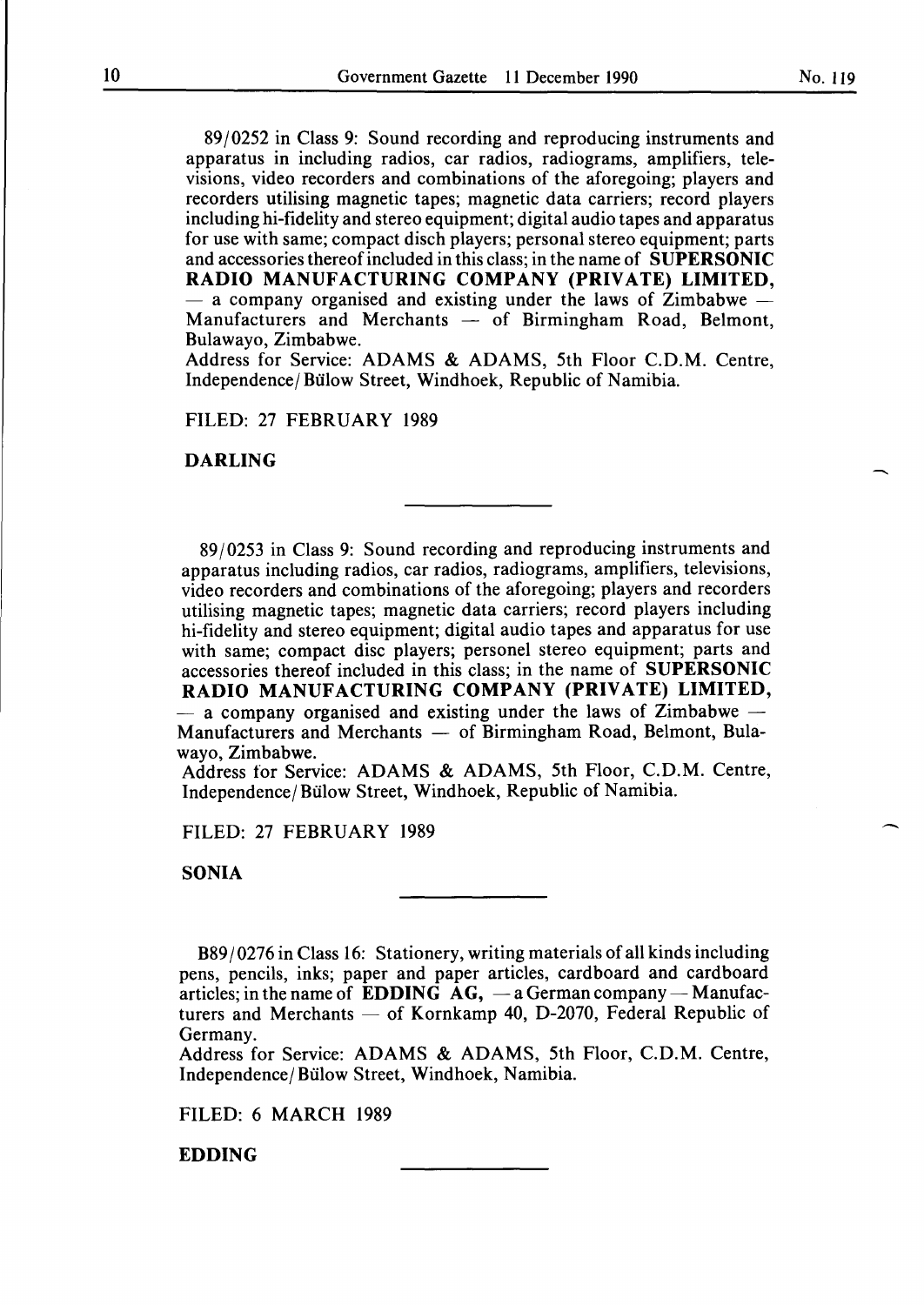89/0294 in Class 5: A pharmaceutical preparation, namely an anti-inflamatory, in the name of THE UPJOHN COMPANY  $-$  a Corporation organised under the laws of the State of Delaware  $-$  of 7000 Portage Road, Kalamazoo, Michigan 49001-0199, United States of America. Address for Service: ADAMS & ADAMS, 5th Floor, C.D.M. Centre, Independence/ Bulow Street, Windhoek, Namibia.

FILED: 9 MARCH 1989

#### PROMEDROL

By consent of proprietor of Trade Mark No. 83/0125 Section 24(l)(b) application

89/0313 in Class 33: Wines, spirits and liqueurs; in the name of UNIE WYN BEPERK,  $-$  a South African Company, Merchants  $-$  of Lady Loch Road, Wellington, Cape Province, Republic of South Africa. Address for Service: ADAMS & ADAMS, 5th Floor, C.D.M. Centre, Independence/ Bulow Street, Windhoek, Namibia.

FILED: 15 MARCH 1989

#### CARIOCA

89/0358 in Class 4: Industrial Oils and greases (other than edible oils and fats and essential oils), lubricants; dust laying and absorbing compositions; fuels (including motor spirit) and illuminants; candles, tapers, night-lights and wicks; in the name of **CASTROL LIMITED**  $-$  a British Company  $-$ Manufacturers and Merchants — of Burmah House, Pipers Way, Swindon, Wiltshire, England.

Address for Service: ADAMS & ADAMS, 5th Floor, C.D.M. Centre, Independence/ Bulow Street, Windhoek, Namibia.

FILED: 22 MARCH 1989

ULTIMAX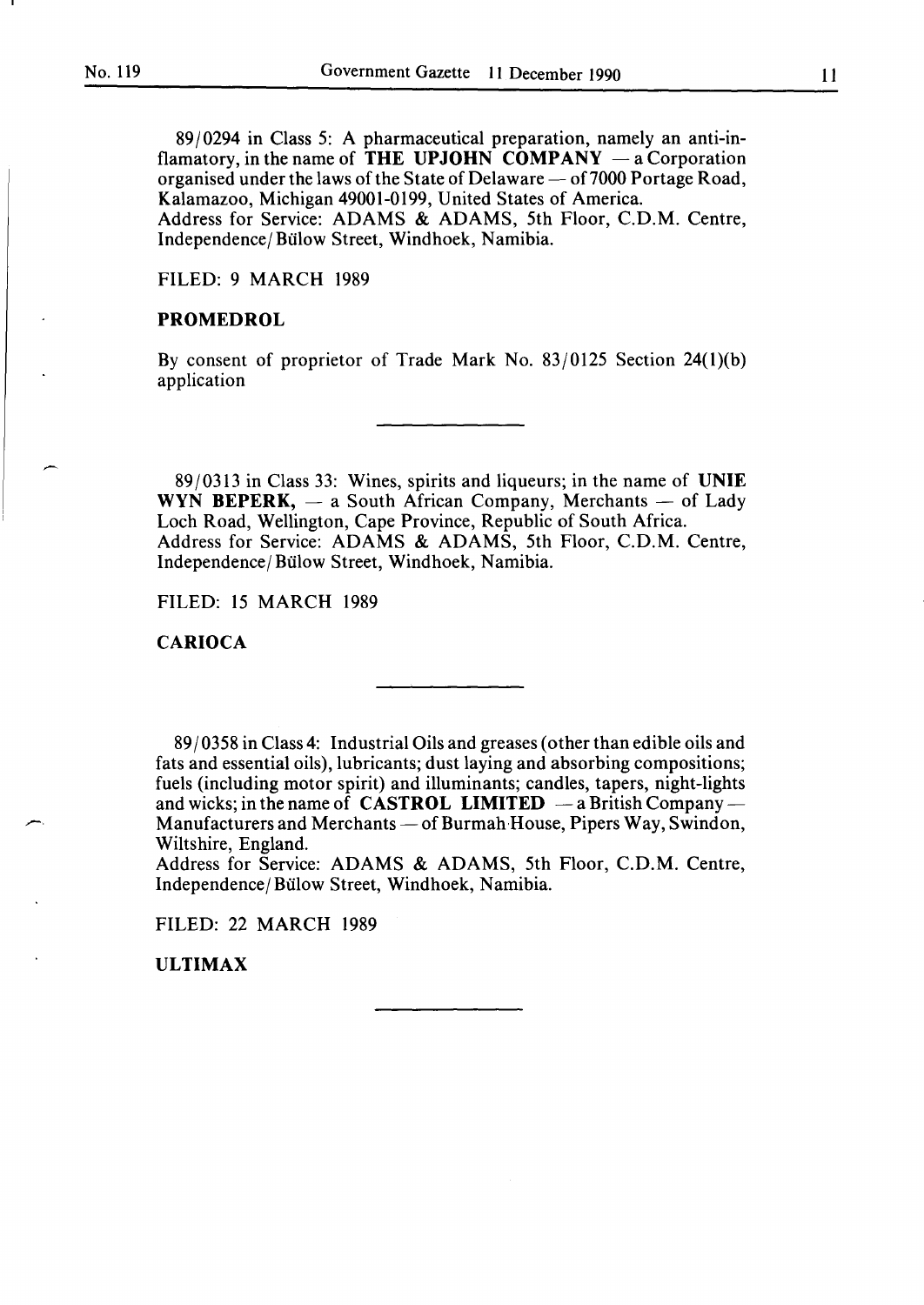89/0377 in Class 27: Carpets, rugs, mats and matting; linoleums and other materials for covering floors; wall hangings (non-textile); in the name of ROMATEX LIMITED  $-$  a South African Company  $-$  Manufacturing and Merchants  $-$  of 32 Manchester Street, Jacobs, Natal, Republic of South Africa.

Address for Service: ADAMS & ADAMS, 5th Floor, C.D.M. Centre, Independence/ Bulow Street, Windhoek, Namibia.

FILED: 28 MARCH 1989

#### AMARDA

89/0378 in Class 27: Carpets, rugs, mats and matting; linoleums and other materials for covering floors; wall hangings (non-textile); in the name of **ROMATEX LIMITED** – Manufacturers and Merchants – of 32 Manchester Street, Jacobs, Natal, Republic of South Africa.

Address for Service: ADAMS & ADAMS, 5th Floor, C.D.M. Centre, Independence/ Bulow Street, Windhoek, Namibia.

FILED: 28 MARCH 1989

#### **CELESTIAL**

89/0379 in Class 5: Herbicides, fungicides, insecticides, and other preparations for killing weeds and destroying vermin; disinfectants and sanitary substances (not for human use); veterinary preparations and substances; in the name of MONSANTO COMPANY  $-a$  Corporation organised under the laws of the State of Delaware  $-$  Manufacturers and Merchants  $-$  of 800 N. Lindbergh Boulevard, St. Louis, Missouri 63167, United States of America.

Address for Service: ADAMS & ADAMS, 5th Floor, C.D.M. Centre, Independence/ Bulow Street, Windhoek, Namibia.

FILED: 29 MARCH 1989

#### **GREENSCAPE**

89/0380 in Class 9: Electrical apparatus, instruments and equipment, including electric cables; parts of, accessories, components and fittings for the aforesaid goods including joints for electric cables; in the name GEC POWER DISTRIBUTION (PROPRIETARY) LIMITED trading as GEC ELECTRICAL PRODUCTS COMPANY - South African Company — Manufacturers and Merchants — of 2 Magnet Road, Knights, Transvaal, Republic of South Africa.

Address for Service: ADAMS & ADAMS, 5th Floor, C.D.M. Centre, Independence/ Bulow Street, Windhoek, Namibia.

FILED: 29 MARCH 1989

RELCO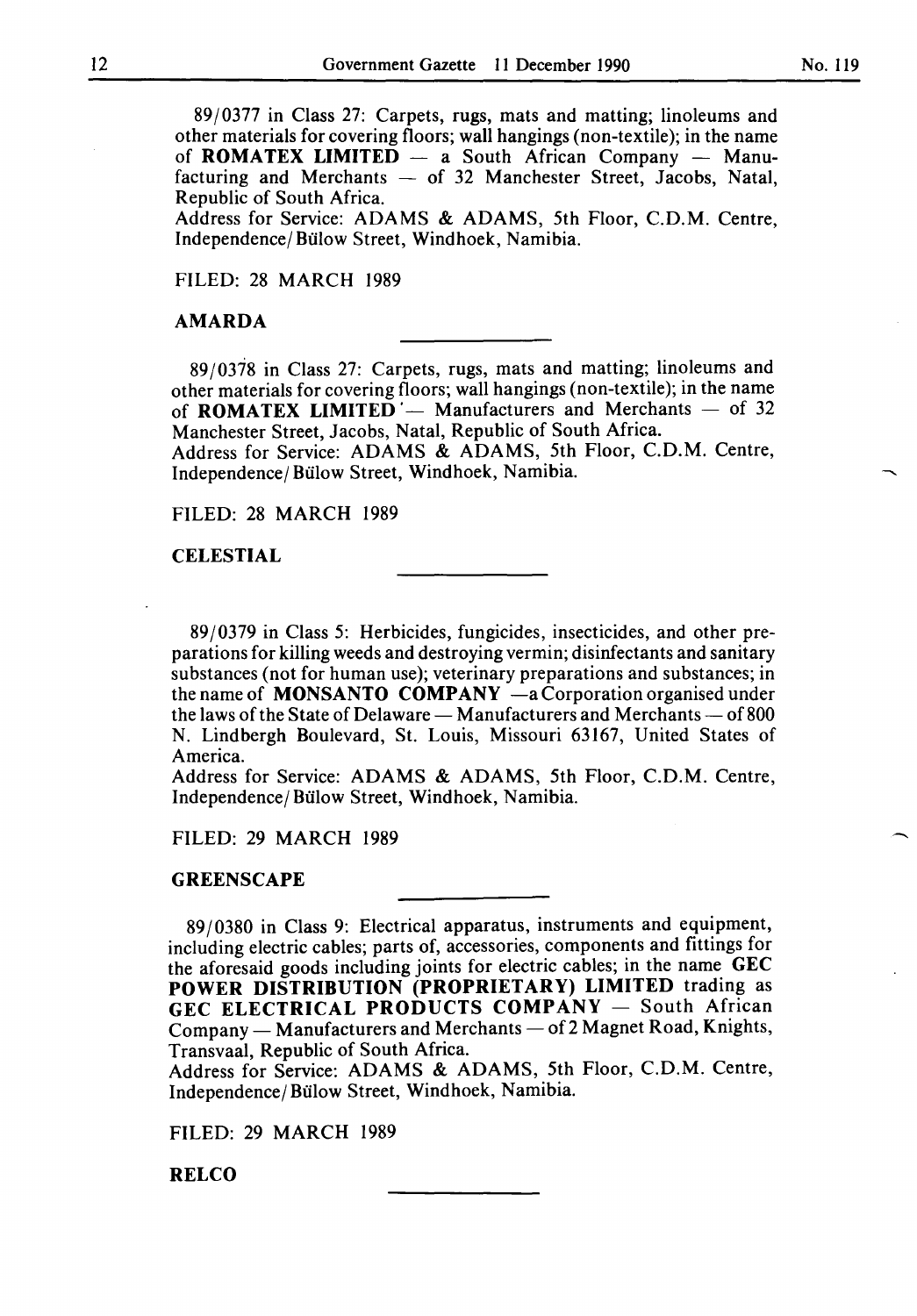-

89/0386 in Class 25: Clothing, including boots, shoes and slippers; in the name of **MONDI TEXTIL GMBH,**  $-$  a German Company, of Rudolf-Diesel-Strasse 8, D-8890 Aichach, Federal Republic of Germany. Address of Service: ADAMS & ADAMS, 5th Floor, C.D.M. Centre, Independence/ Bulow Street, Windhoek, Republic of Namibia.

FILED: 29 MARCH 1989

MONDI



Section 24 $(1)(b)$  Application

89/0393 in Class 23: Yarns, threads in the name of UNION SPINNING MILLS (PROPRIETARY) LIMITED  $-$  a South African Company  $-$ Manufacturers and Merchants — of Bedford Street, Neave Township, Port Elizabeth, Cape Province, Republic of South Africa. Address for Service: ADAMS & ADAMS, 5th Floor, C.D.M. Centre, Independence/Bülow Street, Windhoek, Namibia.

FILED: 30 MARCH 1989

#### SHEPHERD

89/0399 in Class 30: Biscuits, rusks, bread, crisp bread, bread rolls, buns, scones, cakes, pastry, flour and meal and flour confectionery; in the name BAKERS LIMITED  $-$  a South African Company  $-$  manufacturers and merchants — of 20th Floor, The Marine, 22 Gardiner Street, Durban, Natal, Republic of South Africa.

Address for Service: ADAMS & ADAMS, 5th Floor, C.D.M. Centre, Independence/ Bulow Street, Windhoek, Namibia.

FILED: 4 APRIL 1989

MOSAIC

89/0277 in Class 16: Writing instruments and apparatus including white boards, planning boards, school and office requisites; instructional and teaching material; paper and paper articles, cardboard and cardboard articles; in the name of EDDING  $AG$ ,  $-$  a German Company  $-$  manufacturers and Merchants  $-$  of Kornkamp 40, D-2070, Federal Republic of German.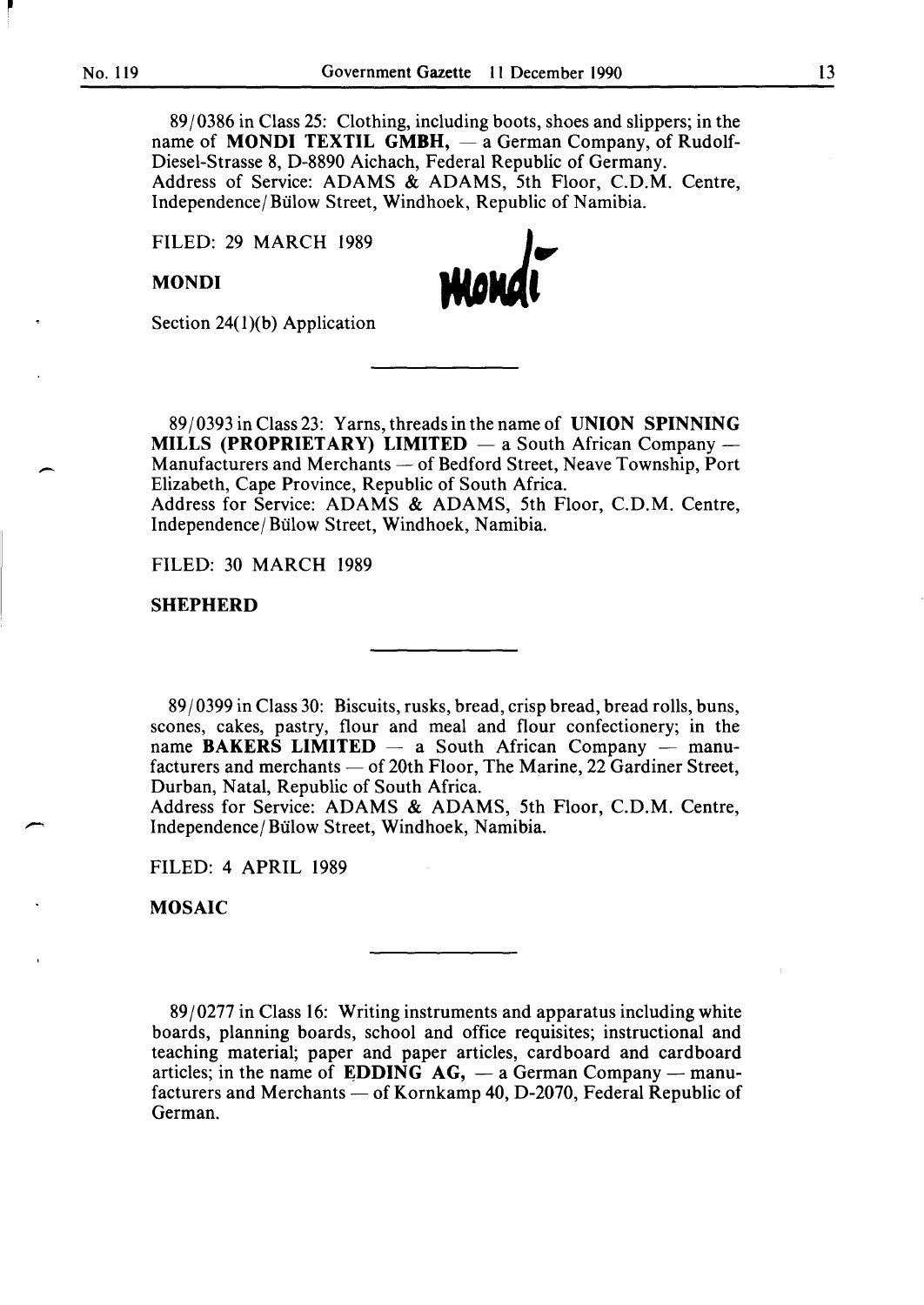Address for Service: ADAMS & ADAMS, 5th Floor, C.D.M. Centre, Independence/ Bülow Street, Windhoek, Namibia.

#### FILED: 6 MARCH 1989

#### **PLANMASTER**

Registration of this mark shall give no right to the exclusive use of the word "MASTER" apart from the mark.

89/0429 in Class 20: Furniture of all kinds including library furniture, modules and units; parts of accessories, components and fittings for all the aforesaid goods included in this class; goods not included in other classes of wood or wood substitutes or of plastics; in the name of **MEDIACO (PROPRIETARY) LIMITED,** a Namibian Company, of Palm Grove, 9 Ursula Street, Ludwigsdorf, Windhoek, Namibia.

Address for Service: ADAMS & ADAMS, 5th Floor, C.D.M. Centre, Independence/Bülow Street, Windhoek, Namibia.

FILED: 14 APRIL 1989

#### **MMEDULUS**

89/0463 in Class 11: Installations for heating, cooling, steam generating, refrigerating and water supply; dispensing installations and apparatus including hot water dispensers for beverages and liquids; parts of, accessories, components and fittings for all the aforesaid goods, in the name of **FOOD**  AND NATRITIONAL PRODUCTS PROPRIETARY) LIMITED, a South African Company  $-$  Manufacturers and Merchants  $-$  of 192 Hendrik Verwoerd Drive, Randburg, Transvaal, Republic of South Africa. Address for Service: ADAMS & ADAMS, 5th Floor, C.D.M. Centre, Independence/ Bulow Street, Windhoek, Namibia.

FILED: 21 APRIL 1989

**PRONTO**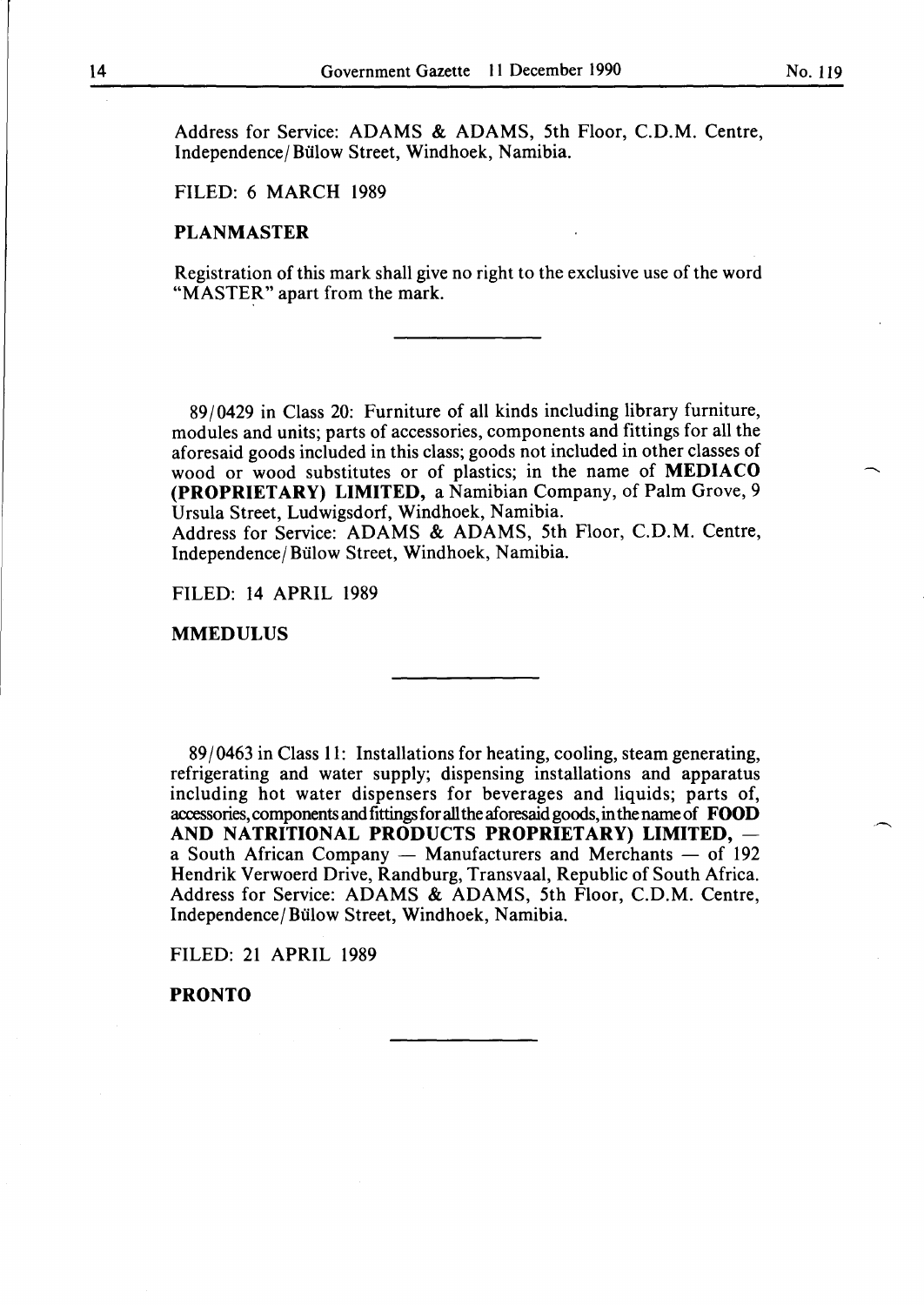-

/""'.

89/0486 in Class 4: Industrial oils and greases, lubricants; in the name of TOTAL COMPAGNIE FRANCAISE DES PETROLES -aFrenchCompany - of 5, Rue Michel-Ange, 75781 Paris, France. Address for Service: ADAMS & ADAMS, 5th Floor, C.D.M. Centre,

Independence/ Bülow Street, Windhoek, Republic of Namibia.

FILED: 27 APRIL 1989

#### THALASSA

Section  $24(1)(b)$  application

#### **NOTICE**

#### AMENDMENT OF TRADE MARK(S) NO.(S) 7836/66 IN TERMS OF SECTION 34(1) OF THE TRADE MARKS IN NAMIBIA, ACT NO. 48 OF 1973

Application has been made for amendment of abovementioned Trade Mark(s) to the form shown hereunder: $-$ 



Any person who objects to the amendment may within two months from date of this notice appose the amendment. The reasons for objection must be stated on Form SM 44 and this form must be lodged with the Registrar of Trade Marks in Namibia, P.O. Box 21214, Windhoek.

REGISTRAR OF TRADE MARKS